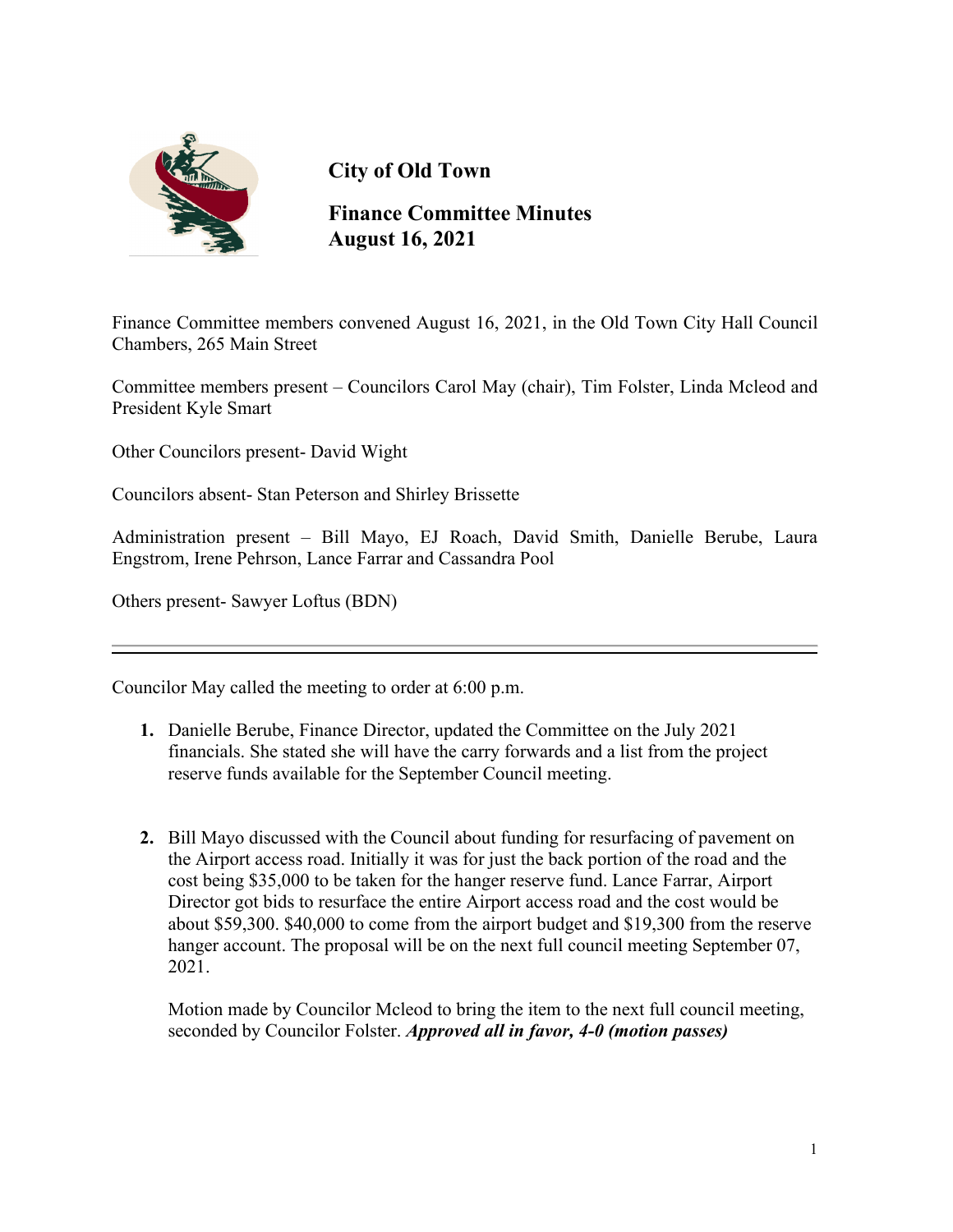

# **City of Old Town**

# **Special Council Meeting Minutes September 20, 2021**

Council convened October 18, 2021, in the City Hall Council Chambers, 265 Main Street

Councilor's present – President Kyle Smart, Councilors, Tim Folster, David Wight, Carol May, Linda McLeod, Shirley Brissette, and Stan Peterson

Administration present – Bill Mayo, EJ Roach, Travis Roy, Danielle Berube, Laura Engstrom, David Smith, and Cassandra Pool

Others present – Steve Wagner, City Attorney, Charlie Longo and Mike Wickett, residents of Old Town.

Council President Kyle Smart called the meeting to order at 6:06 p.m.

# **Approval of the Minutes**

Resolved, the Old Town City Council hereby approves as presented:

The October 04, 2021, Regular Council meeting minutes.

 Motion made by Councilor Brissette, seconded by Councilor May, *Approved all in Favor,* **7-0 (passes)**

#### **Petitions, Communications, and Citizens' Requests**

#### **Reports**

- A. Council President
	- Council President Smart asked Laura Engstrom, City Clerk to explain to the City Council and the public how Write in votes for City Council and RSU 34 School Board seats were handled on the local Ballot. Laura explained that the residents would have to campaign themselves for write in votes. The voter would write their name and residency in the appropriate place on the Ballot. Nicknames can be used as well as just writing Old Town as their address. But if there are multiple residents with a common name then the whole address needs to be included to verify exactly who the resident is voting for. The polarity of votes will determine who gets chosen to sit on the seats.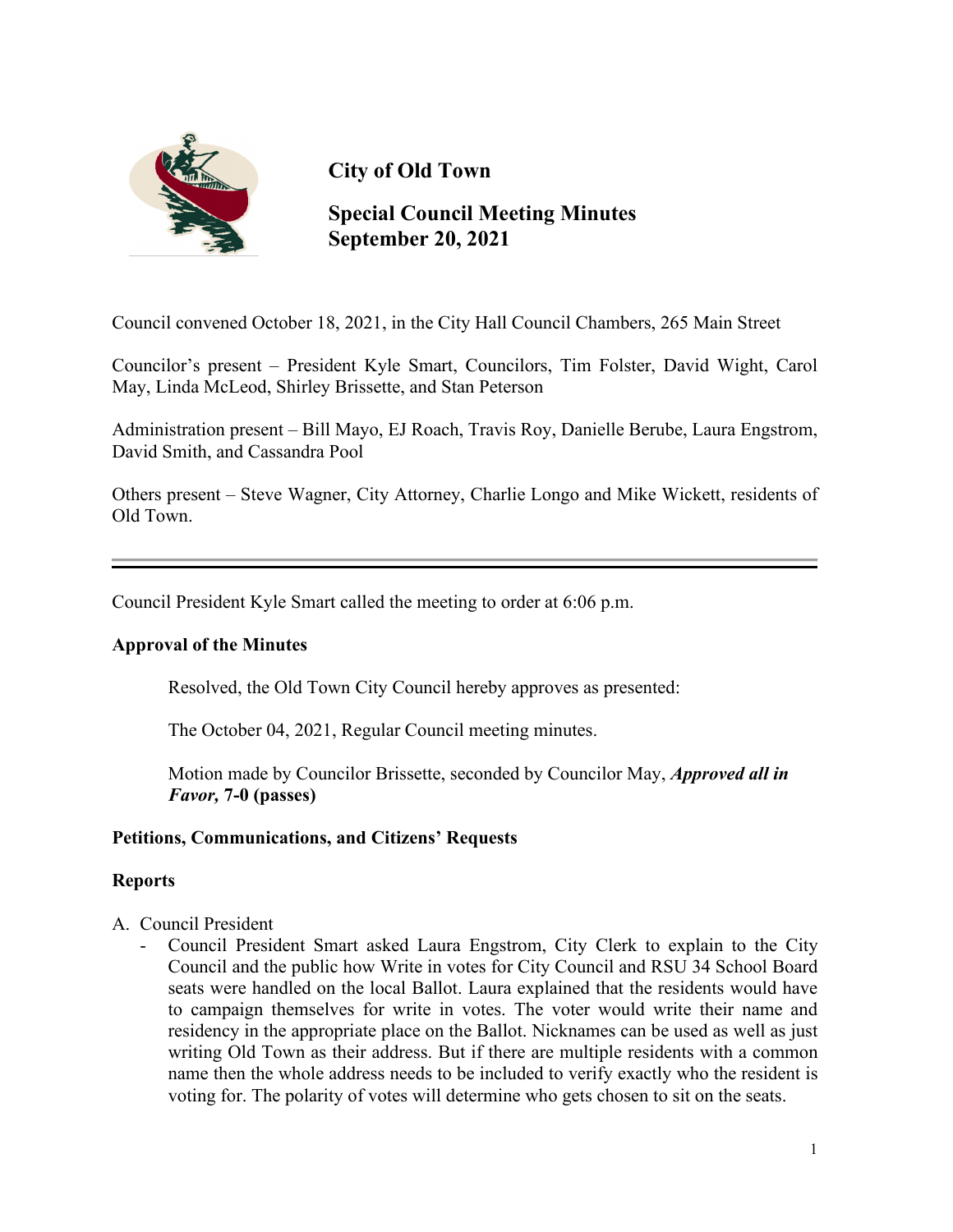- B. Standing Committees -Administrative Services, Economic Development, Finance Services and Public Services.
- C. City Councilors
- D. City Attorney
- E. City Manager:

Bill Mayo, City Manager updated the council on the following items:

## **Consent Agenda:**

Resolved, the Old Town City Council hereby approves the suggested motions under the Consent agenda. Items 1 & 2 as presented. Motion made by Councilor Folster, seconded by Councilor McLeod, *Approved all in favor, 7-0 (Motion passes)* 

- 1. Resolved, the Old Town City Council hereby approves renewal applications for a Victualer's permit and a Malt & Vinous Liquor License for Randal Wadleigh, d/b/a Governor's Restaurant, 963 Stillwater Ave., pending final inspections.
- 2. Resolved, the Old Town City Council hereby approves renewal applications for a Victualer's permit and a Malt, Vinous & Spirituous Liquor License for the VFW Post 3381, 173 Main Street, pending final inspections.

# **Public Hearings and Second Reading of Ordinances:**

**Old Business**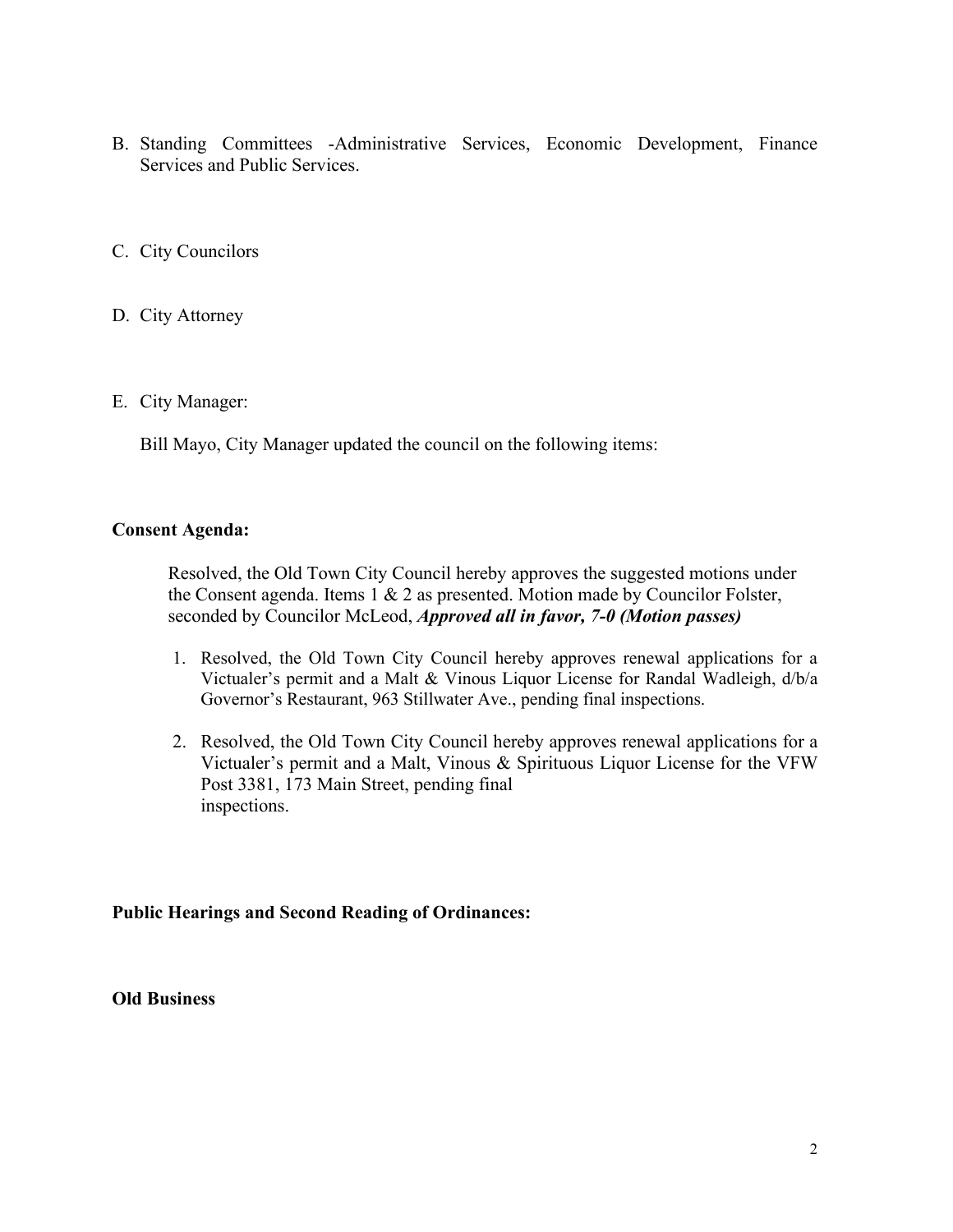#### **New Business**

### **Adjournment:**

Councilor Peterson, seconded by Councilor Brissette, moved to adjourn at 7:18 p.m. *Approved all in favor, 7-0.*

#### **Addendum item added:**

Resolved, the Old Town City Council hereby accepts after- deadline redemptions for Robert Leighton on foreclosed properties located at:

- 2 Howard Street, in the amount of \$3174**.**42, for the 2021-2022 sewer

fees, this total includes the \$150.00 late redemption fee.

- 31 Chapman Street, in the amount of \$2304.94, for the 2021-2022 sewer fees, this total includes the \$150.00 late redemption fee.

 The City Council further authorizes the City Manager to execute a Municipal Quit- Claim Deeds for the above properties.

> Respectfully submitted, Laura Engstrom City Clerk